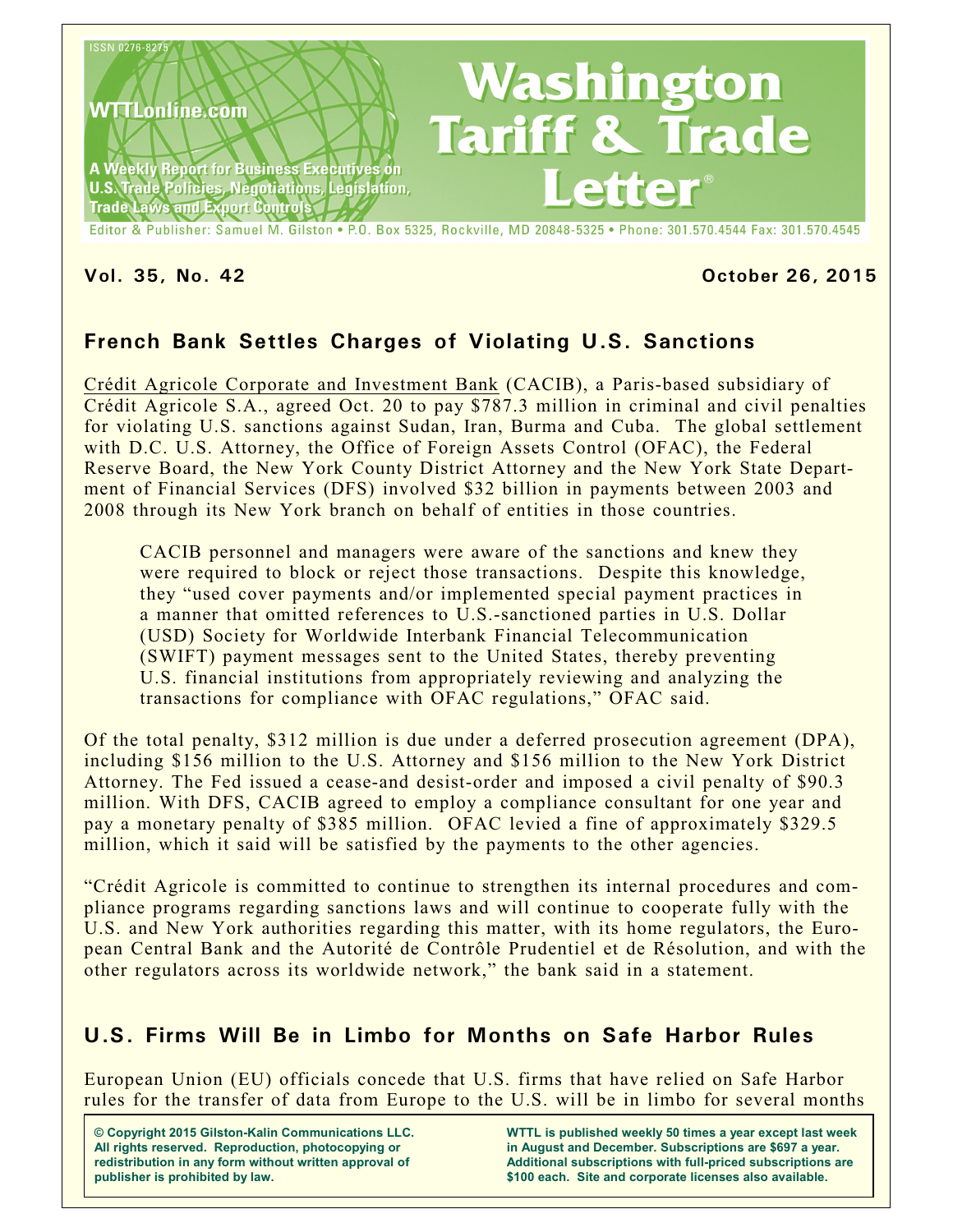without the protection they had under those rules and at risk of violating EU privacy laws. Although the EU's Article 29 Working Party, which comprises representatives of EU member state data protection authorities (DPA), suggested that there might be a grace period until the end of January 2016, that suggestion has no legal standing and each state DPA has the power to act on its own (see **WTTL**, Oct. 19, page 1).

U.S. and EU officials have already begun to speed up work on revising the 15-year-old Safe Harbor accord, but the EU commission will need to consult with the European Parliament and member states before concluding a deal. Then the agreement will have be translated into the many official EU languages. Such a process will go well beyond January, sources suggest.

As the EU considers the impact of a EU Court of Justice (CJEU) ruling that declared the Safe Harbor pact invalid, the Working Party in its Oct. 16 statement said DPAs can continue to consider "standard contractual clauses" and "binding corporate rules" in evaluating whether individual companies are protecting EU data. "In any case, this will not prevent data protection authorities to investigate particular cases, for instance on the basis of complaints, and to exercise their powers in order to protect individuals," it said.

Such clauses and rules may still not be enough to allow companies to transfer data from the EU, according to Giovanni Buttarelli, the European Data Protection Supervisor, whose office oversees implementation of the EU Data Protection Regulation. "We cannot consider them entirely solid," he said on a conference call sponsored by the law firm of Sidley & Austin Oct. 20.

The CJEU decision, which focused on U.S. surveillance programs, makes it clear that "potential adjustments, derogations, additions for national security and prevention of crime purposes is to be defined narrowly and, therefore, now DPAs are in the position to be accountable for that exercise in a more accountable way," he said. "We cannot expect drastic solutions on these instruments in the short-term, and even the reform is not affecting directly decisions validating contractual clauses or legal instruments they have reviewed," Buttarelli stated.

When asked what advice he would give companies, Buttarelli said, "To be candid, I wouldn't be in their shoes, because I understand how they are now stressed. We too have stress as regulators." In regards to transferring data under rules that no longer exist, companies should "identify exceptional interim solutions by focusing for the time being on other requirements, although this may cost a little bit," he advised.

"The second suggestion is to work together and less unilaterally and follow the trend; think twice before spending money on solutions that are perhaps creative and wait for guidance by regulators," he said. "I'm sure in a few weeks the scenario will be much more clear," he added.

# **Iran Deal "Adoption Day" Sets Goals for Lifting Sanctions**

The Obama administration completed the next requirement of the Iran nuclear agreement on "Adoption Day" Oct. 18, identifying trade sanctions that will be lifted once the International Atomic Energy Agency (IAEA) verifies that Iran has taken its required steps to curb its nuclear program. The previewed changes and waivers primarily will apply to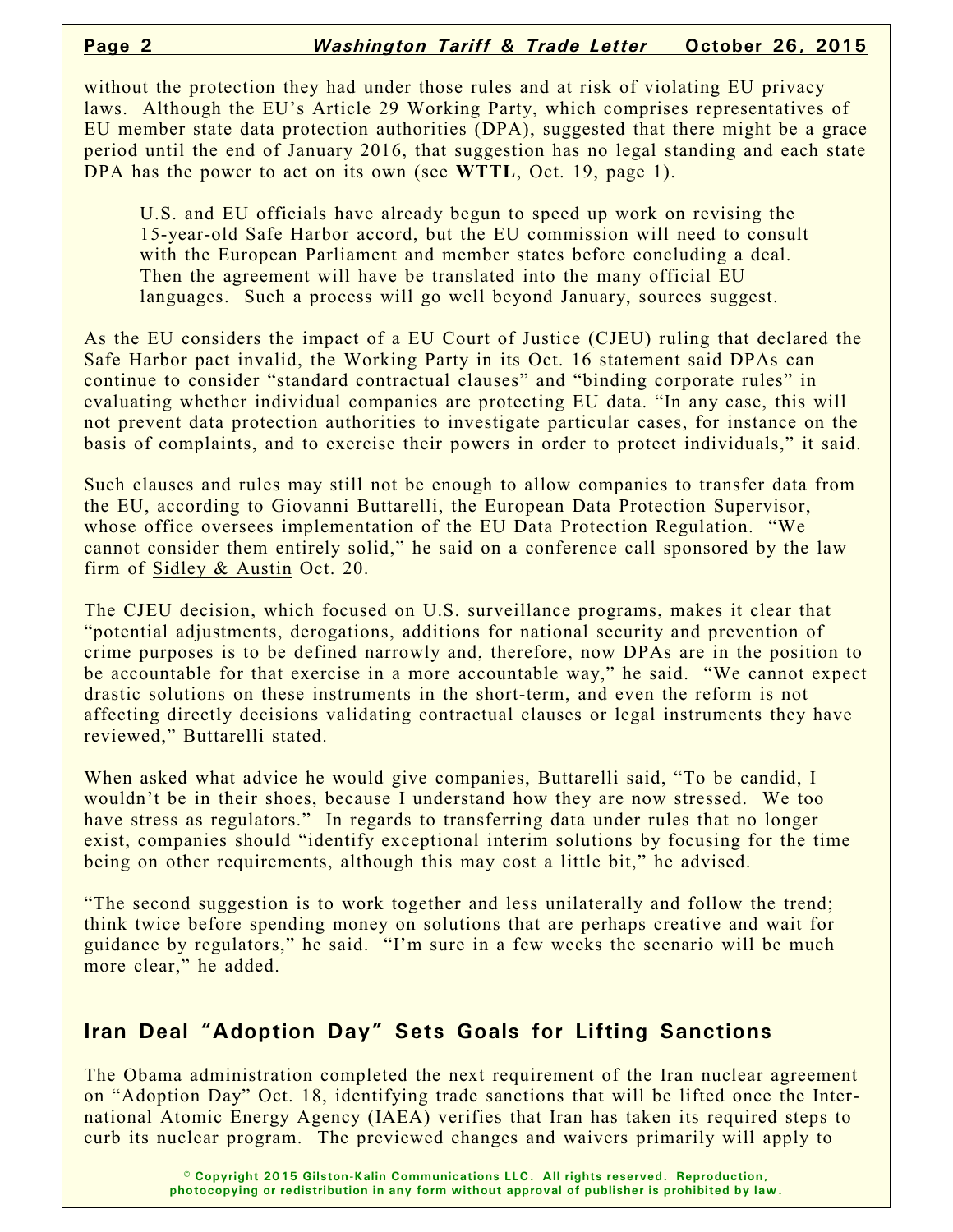#### **October 26, 2015** *Washington Tariff & Trade Letter* **Page 3**

non-U.S. companies, with some export control relief for U.S. aircraft and aircraft parts (see **WTTL**, Sept. 21, page 4). "What we're going to be doing tomorrow is a couple of steps that will demonstrate our commitment and our preparation to take sanctions-lifting steps moving forward," a senior administration official, speaking on background, told a press call Oct. 17. "Here in the U.S. we'll be issuing some waivers that will be contingent on reaching implementation day, when Iran completes all of its steps and is verified by the IAEA," he said. Implementation day may be months away, he indicated.

"Implementation day is when these waivers will essentially take effect and the – at least from the U.S. perspective, the sanctions that we have that restrict or in some cases sanction non-U.S. companies for engaging in various economic activities, those will be waived and those companies will be able to engage in those activities without fear of being sanctioned in the United States," the official explained.

"For U.S. companies there's only some fairly narrow categories where the sanctions on those companies change. That includes with respect to the export of commercial passenger – or civilian passenger aircraft, with respect to the import of certain [products] and handicrafts from Iran, and with respect to some of the activities that subsidiaries of U.S. companies can take – or can conduct overseas," he said.

As part of the Adoption Day measures, President Obama issued a memorandum to the secretaries of State, Treasury, Commerce and Energy directing them "to take all appropriate additional measures to ensure the prompt and effective implementation of the U.S. commitments" in the Joint Comprehensive Plan of Action (JCPOA). In particular, they were ordered to fulfill "U.S. commitments with respect to sanctions described in section 17 of Annex V of the JCPOA, including preparation for the termination of Executive Orders as specified in section 17.4 and the licensing of activities as set forth in section 17.5, to take effect upon confirmation by the Secretary of State that Iran has implemented the nuclear-related measures specified in sections 15.1-15.11 of Annex V of the JCPOA, as verified by the IAEA."

"Even after Implementation Day, U.S. persons will continue to be broadly prohibited from engaging in transactions or dealings involving Iran, including the Government of Iran, with the exception of a few specific categories of transactions that OFAC will license pursuant to the JCPOA," a Treasury statement declared. The department also issued new Frequently Asked Questions (FAQs) stressing that changes announced on Adoption Day won't take effect until Implementation Day.

"Entering into contracts involving Iran or its government before Implementation Day may be sanctionable. In certain circumstances, this could include contracts that are contingent on the implementation of sanctions relief under the JCPOA, such as contracts involving individuals or entities on the SDN [Specially Designate Nationals] List. Until Implementation Day, we will continue to vigorously enforce the sanctions that remain in effect," one FAQ stated.

As part of the package of Adoption Day measures, Secretary of State John Kerry invoked the waiver provisions of the Iran Freedom and Counter-Proliferation Act of 2012 (IFCA), including sections  $1244(i)$ ,  $1245(g)$ ,  $1246(e)$  and  $1247(f)$ , effective as of Implementation Day. "I determine that it is vital to the national security of the United States to waive the imposition of sanctions" to comply with the JCPOA, he said in his order. He also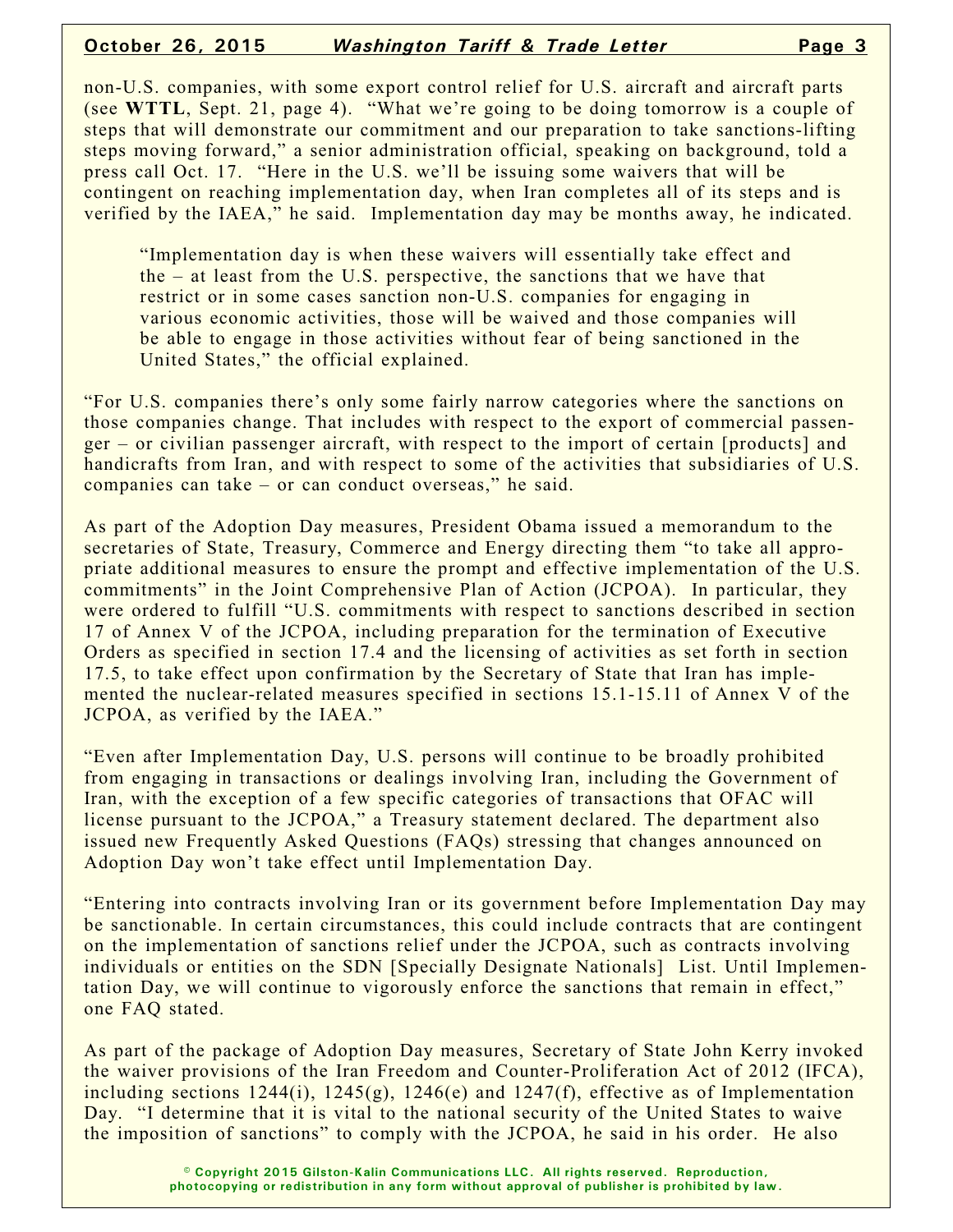cited waivers under the 2012 National Defense Authorization Act and the Iran Threat Reduction and Syria Human Rights Act of 2012. The waivers will apply to transactions by U.S. persons for the sale of commercial passenger aircraft and spare parts and components. They also apply to non-U.S. persons for transactions not involving parties on the SDN list, covering foreign financial institutions; the sale, supply or transfer directly or indirectly to or from Iran of materials described in IFCA Section 1245(d); energy, shipping or shipbuilding; the nuclear program of Iran; procurement approved by the United Nations; certain permitted underwriting services, insurance or reinsurance by non-U.S. persons; and by foreign financial institutions with the Central Bank of Iran.

# **OFAC Issues Guidance on "False Hit Lists"**

Companies trying to deal with "false hit lists" when screening foreign parties in trade transactions could find help in guidance OFAC issued Oct. 21 on the need to keep those lists up to date. The agency decided to provide the advice as a result of its issuance of a Finding of Violation to BMO Harris Bank NA for Iran sanctions violations. The guidance addresses cases where companies or individuals trigger a screening match, but after thorough review, are determined not to be blocked entities.

"In the case of software screening tools, once an individual or entity is added to the false hit list, the screening software typically will suppress an alert (or will otherwise bypass an alert) associated with the individual or entity, thereby eliminating any transaction hold on, or prompting further manual review of, such parties in the absence of other alerts," OFAC noted.

"While false hit lists represent a common and legitimate practice, and are generally designed to reduce the volume of OFAC-related matches that a U.S. person has determined are false, it is important that each U.S. person implement policies and procedures designed to review, valuate, and reassess the parties that are included on such lists," OFAC noted.

The separate Finding of Violation notice to BMO Harris related to actions in February and March 2011 by M&I Bank, which BMO Harris acquired in July 2011. M&I originated six funds transfers totaling \$67,357 "on behalf of its customer, a company specializing in carpets that included the word 'Persian' in its name, for the purpose of paying an outstanding balance owed to an Iranian entity located in Iran for the purchase of Iranian-origin carpets," OFAC noted.

"M&I Bank stated that it added the Company to the bank's 'False Hit List' on May 29, 2009, after its OFAC interdiction software generated multiple alerts due to the word 'Persian' in the Company's name," the Oct. 21 notice said. Although OFAC revoked the general license for the importation of Iranian-origin carpets in September 2010, "M&I Bank did not remove the Company from the False Hit List or implement any additional measures to prevent or identify possible violations involving the Company," it said.

OFAC said a Finding of Violation was appropriate because, in addition to other factors, "M&I Bank may have been unaware of the risks associated with a false hit list that was not reviewed and updated regularly," it said. "This matter relates to transactions undertaken by M&I Bank in 2011, prior to its acquisition by BMO Harris Bank. We are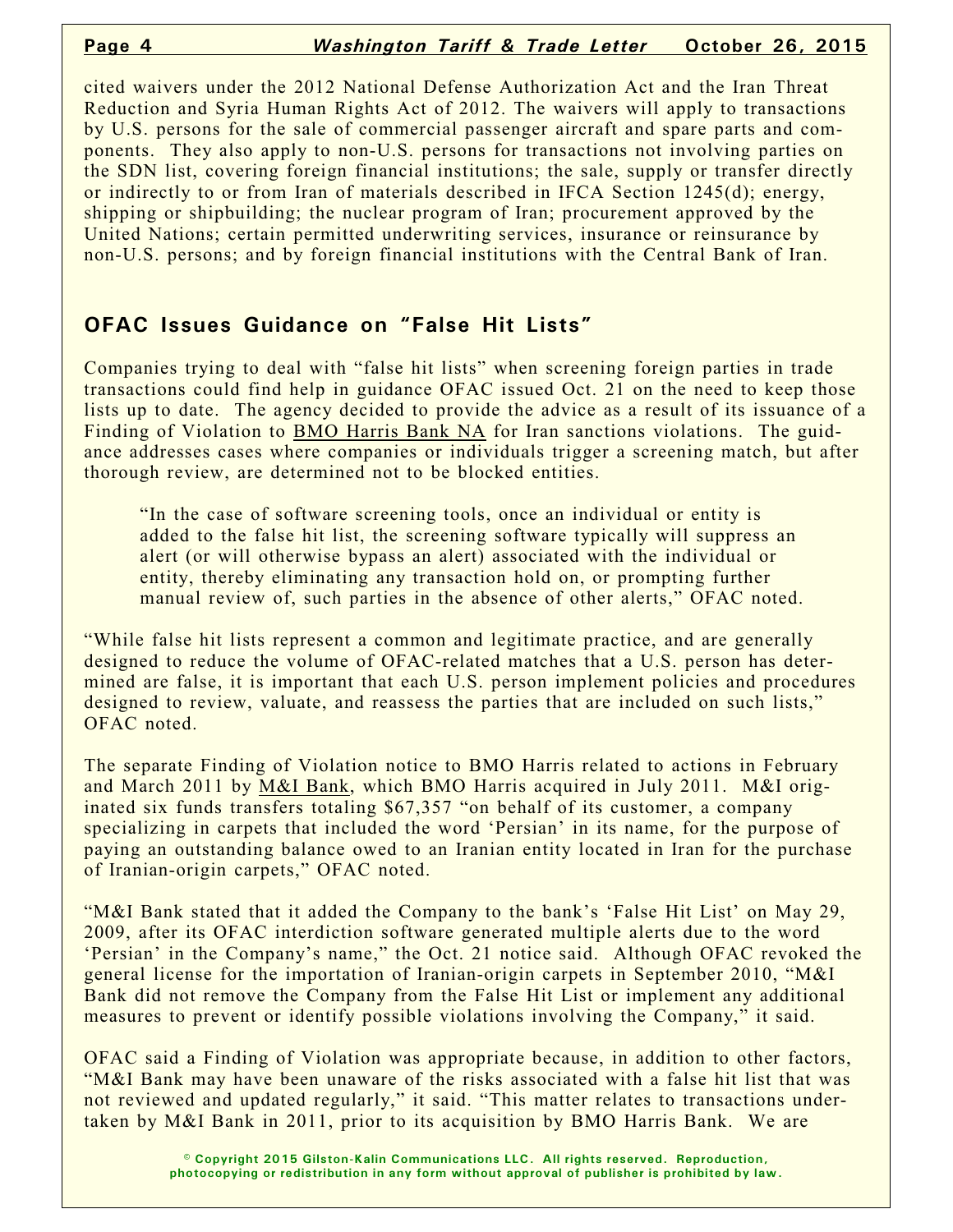committed to meeting the highest standards of regulatory compliance in each of the jurisdictions in which we operate," wrote a BMO spokesperson in an email to WTTL.

# **Treasury Finds No Currency Manipulation, Again**

In its semi-annual report to Congress on international economic and exchange rate policies Oct. 19, Treasury found no major trading partner manipulating its currency. It said China's currency, the renminbi (RMB), remains below its appropriate medium-term valuation but had appreciated before the recent shift in rate-setting policies.

Critics of the currency provisions in the Trans-Pacific Partnership (TPP), which have not yet been disclosed, aren't likely to find much ammunition in the cautiously worded report. In addition to China, exchange rates in other Asian countries have declined and there has been intervention, but none of those practices raised to the level of manipulation, according to Treasury.

In August, China changed how it sets the daily reference rate of its currency, Treasury acknowledged (see **WTTL**, Sept. 28, page 4). "Before the recent shift in exchange rate policy, the RMB had remained largely unchanged relative to the dollar, and thus had appreciated in real effective terms, along with the dollar, over the course of 2015. All told, the RMB has appreciated nearly 30 percent in real effective terms since June 2010," it noted. "The core factors that have driven RMB appreciation remain in place: strong external balances which include a sizeable and growing current account surplus, sharply improved terms of trade, and ongoing net inflows of foreign direct investment," it said.

Japan's "strict adherence to deficit-reduction targets could result in prematurely aggressive fiscal consolidation and threaten Japan's economic recovery and escape from deflation. Recalibrating fiscal policy to support economic growth and minimize fiscal drag would help avoid overburdening monetary policy and reliance on yen depreciation to support externally-driven growth," the report advised. Structural reforms facilitated by TPP, including in the agricultural and services sectors, "are needed to raise productivity and boost potential growth," it added.

In Korea, Treasury found an undervalued won. "Treasury estimates of foreign exchange intervention using valuation-adjusted reserves indicate that Korea continued to intervene to resist pressure for the won to appreciate against the dollar in the first half of 2015 but then sold foreign exchange in July and August to limit won depreciation, so that intervention over the calendar year to date appears roughly balanced," it said.

In general, "no major trading partner of the United States met the standard of manipulating the rate of exchange between its currency and the United States dollar for purposes of preventing effective balance of payments adjustments or gaining unfair competitive advantage in international trade," the department concluded.

## **Court Leans Toward Remand of FOIA Case on Export Data**

Questions and comments from three Ninth Circuit appellate judges Oct. 21 suggest that they are likely to vacate and remand a district court ruling that data in export licensing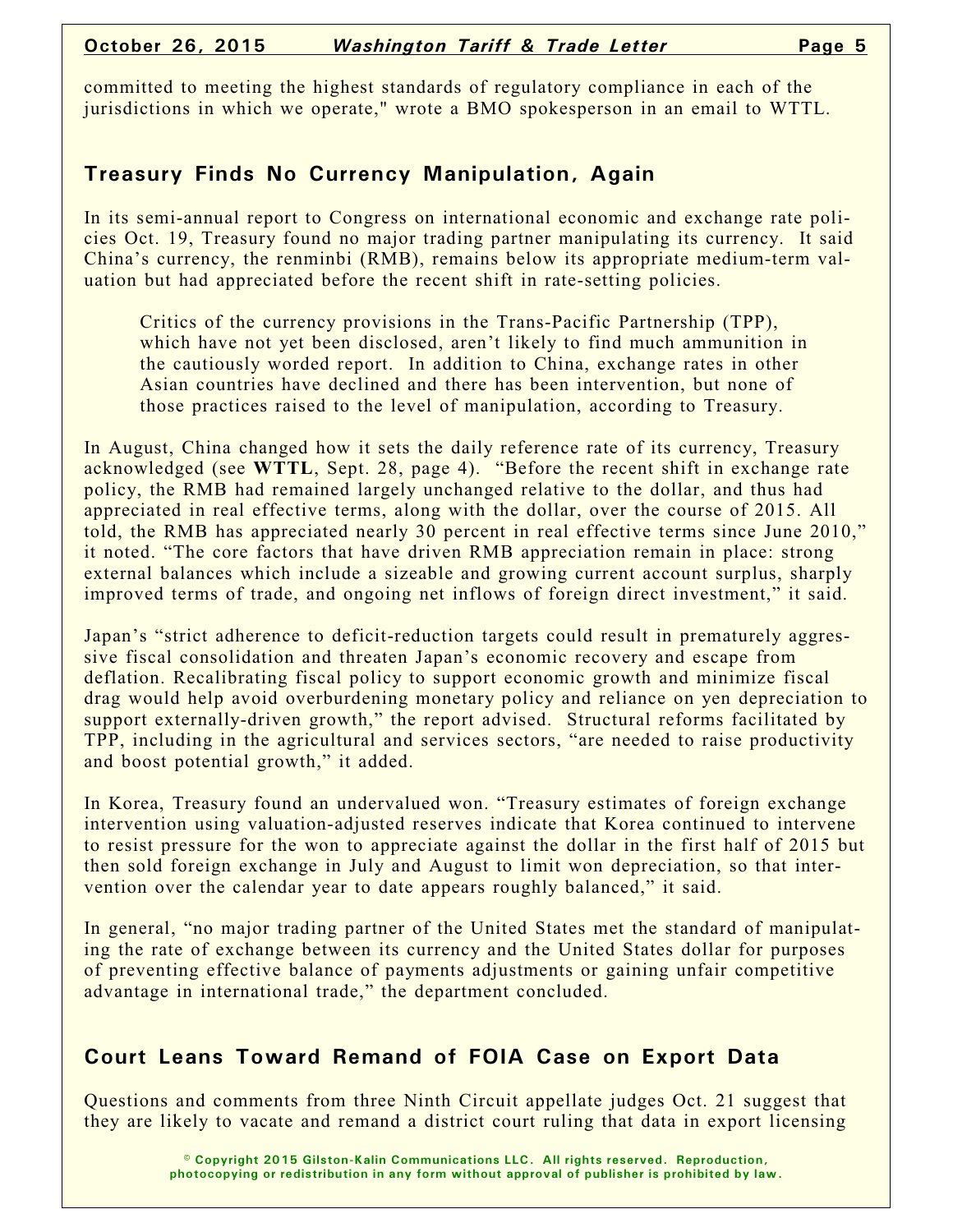applications filed with the Bureau of Industry and Security (BIS) are not protected from disclosure under the Freedom of Information Act (FOIA). Most of the oral arguments in the case filed by the Electronic Freedom Foundation (EFF) focused on the "inarticulate" way Congress wrote legislation in 2014 confirming its intent that export licensing data was protected by Section 12(c) of the Export Administration Act (EAA) dating back to 2001 even though the statute expired 15 years ago (see **WTTL**, Feb. 9, page 7).

EFF counsel Mark Rumold argued the legislation enacted in December 2014 to restore 12(c) protection was not a properly written statute that correctly extends the protection of FOIA Exemption 3 to licensing data. Enactment of the stop-gap law "does not change this case in any material way," he told the three-judge panel. "They have amended a lapsed law," he said.

Justice attorney John Koppel said the legislative history of the new law, although skimpy, makes it clear "Congress wants to maintain the confidentiality" of license information. While the government asked the court to vacate the decision of District Judge Thelton Henderson, Koppel said it would not be adverse to having the decision vacated and remanded to Henderson to reconsider his ruling in light of the new statute.

Remanding the case to the district court "make sense to me," said Appellate Judge Andrew Hurwitz. He said the new law was "a very strange statute," but "it's clear Congress wants the law to apply." Appellate Judge Rosemary Marquez agreed and said it would be "beneficial to have Judge Henderson look at it."

The judges questioned the strange way the legislation (S. 1683) was written because it did not clearly state that  $12(c)$  was being applied retroactively nor did it just reenact the EAA. "It could have been done in a more adroit manner," Koppel conceded. When asked why Congress did not renew the whole EAA, Rumold said "EAA is politically difficult." Some lawmakers just wanted to maintain protection of licensing data, while others wanted to rewrite the entire law, he explained.

## **TTIP Negotiators Still Seek to Finish Talks in 2016**

Faced with doubts about the fate of the TPP deal in Congress next year, the U.S. and EU still aim to complete the Transatlantic Trade and Investment Partnership (TTIP) before President Obama leaves office, TTIP negotiators contend. "We believe it is important to finish these negotiation's during President Obama's presidency," said Chief U.S. Negotiator Dan Mullaney on a press call Oct. 23 at the end of a week of TTIP talks in Miami.

To accelerate talks, there will be more inter-sessional meetings of negotiators between formal rounds, with the next round expected early next year, he said. Mullaney and Chief EU Negotiator Ignacio Garcia-Bercero conceded the toughest issues in the negotiations are being put off until the end.

At the 11th round in Miami, both sides reviewed new tariff-cutting offers aimed at eliminating 97% of the tariffs in the two markets immediately upon implementation of any agreement. Negotiators won't address the last 3% until "the end game," Garcia-Bercero told reporters. Most of the week's talks continued to focus on the same issues that have been on the agenda of earlier rounds, including meetings among regulators in nine sectors, services, market access, customs procedures, rules of origin and public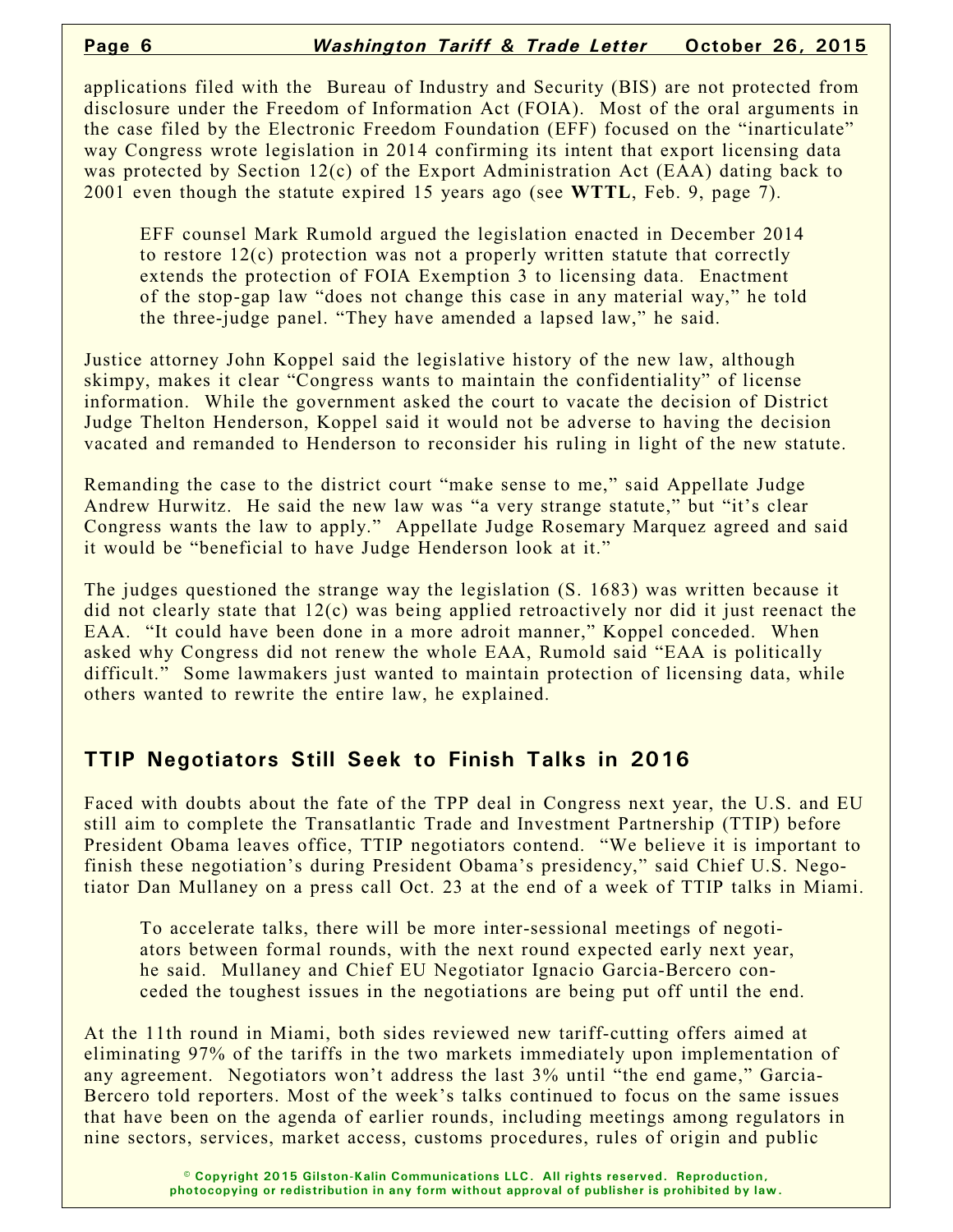#### **October 26, 2015** *Washington Tariff & Trade Letter* **Page 7**

procurement. Negotiators have not yet addressed investor-state dispute settlement (ISDS) provisions. "We have no proposal yet from the commission," Mullaney said. "We look forward to receiving a proposal," he added. The two negotiators also conceded that differences remain over how to deal with financial services, energy, natural resources and geographic indications.

# **TPP Could Lose GOP Support in Congress, Sources Warn**

While USTR Michael Froman claims the U.S. won't be able to renegotiate provisions of the just-concluded TPP, some Republican lawmakers are privately angry that too much was given away in the talks at the last minute. Especially troubling to some GOPers are market access agreements for dairy and rice, the carve-out of tobacco products from investor-state dispute settlement, treatment of intellectual property especially biologics and the wording and enforcement of labor provisions (see **WTTL**, Oct. 19, page 6).

Some lawmakers reportedly are upset about important developments that happened in Atlanta, particularly on some controversial issues, at the end. Although Congress was consulted during the negotiating, a lot of the outcome happened in rooms in the middle of the night, one source said.

On labor, there's a concern that labor enforcement provisions go beyond the fine balance that the trade promotion authority (TPA) bill created between labor and trade, sources say. On the tobacco carve-out, members are alarmed it sets a precedent that would take away any opportunity to use dispute settlement for a specific product or sector.

While Republicans, especially in the House Ways and Means and Senate Finance committees, are publicly saying they are reserving judgment until they see the final text, sources say the White House may lose votes on TPP, even from those who backed TPA. That is something the administration should have considered, one source said. While USTR is rushing to finish the legal scrub of the final text, some lawmakers complain it is not moving fast enough.

Democrats also are impatient to see the text. "You have yet to provide or indicate any specific date by which you will provide the current TPP consolidated texts including consistency plans, annexes, all side agreements and other documents concerning its implementation or enforcement, for review by Members of Congress in response to my multiple, previous requests. If the deal is so good, why is it still so secret?" Rep. Lloyd Doggett (D-Texas) wrote in a letter to Froman Oct. 22.

On a conference call sponsored by the Council on Foreign Relations Oct. 15, USTR Michael Froman quashed calls to renegotiate any TPP provisions. "This isn't one of those agreements where you can reopen an issue or renegotiate a provision. This is one where every issue is tied to every other issue and every country's outcome is balanced against every other country's outcome. And so that's the agreement that we'll be putting forward under TPA for a vote by Congress," Froman said.

#### **\* \* \* Briefs \* \* \***

EXPORT ENFORCEMENT: Mozaffar Khazaee was sentenced Oct. 23 in New Haven, Conn., U.S. District Court to 97 months in prison and ordered to pay \$50,000 fine for exporting